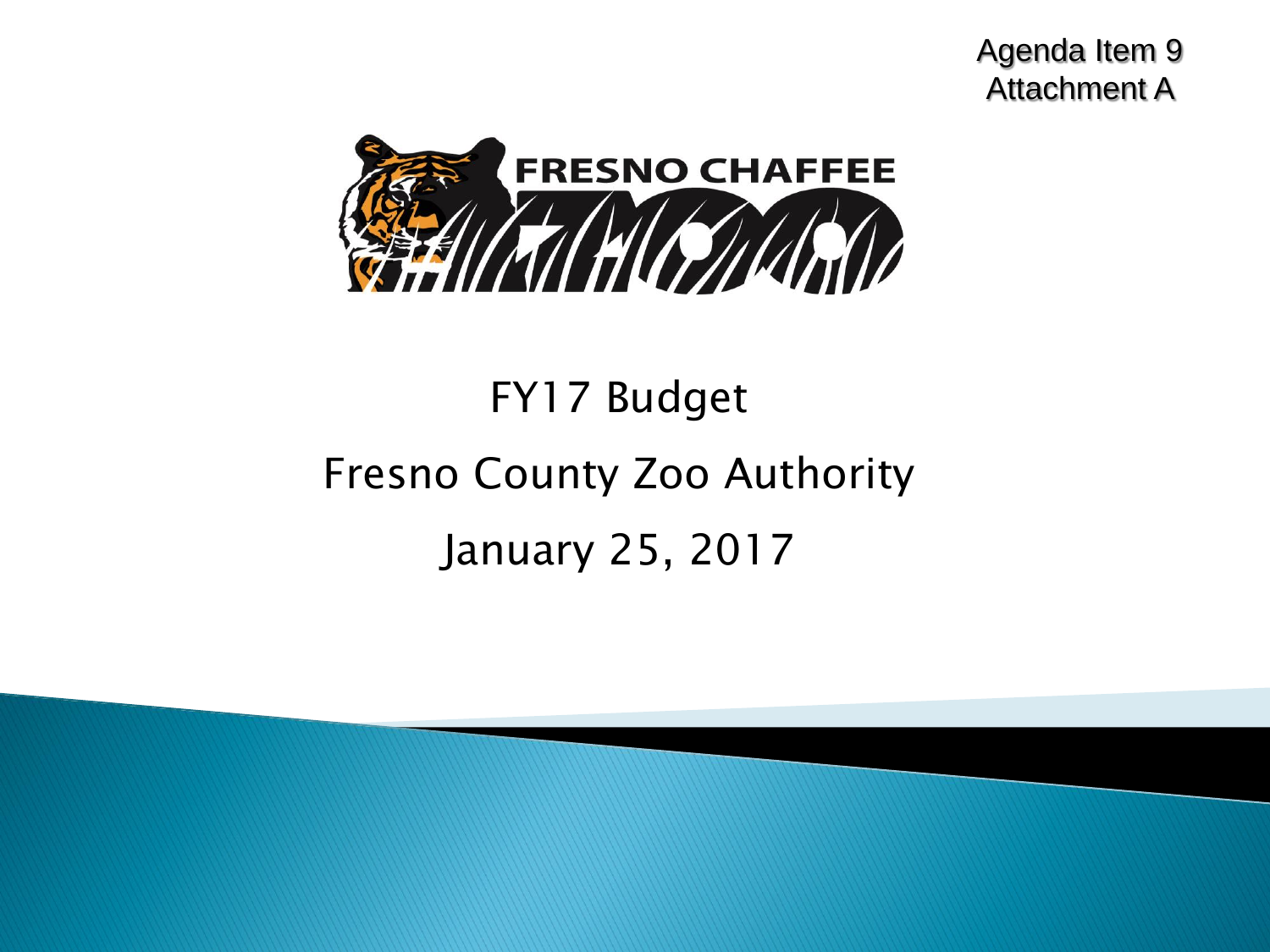# **Highlights for 2016**

- African Adventure opened to the general public on October 15, 2015. Total attendance for October 1, 2015 – September 30, 2016 was 1,020,716, the first time in the zoo's history that over 1 million visited during a 12 month period.
- Group events/facility rental income is up 23% over 2015 revenue with 3 months remaining in 2016.
- Membership revenue exceeded \$1,000,000 for the first time in the zoo's history.
- ▶ Concession per caps were \$0.84 at the end of September, compared to \$0.51 at the end of 2015, a 65% increase.
- A lion cub was born on October 11, 2016, the first a lion has been born at FCZ since 1968.
- We are continuing our search for the Deputy Director position.

**The Company**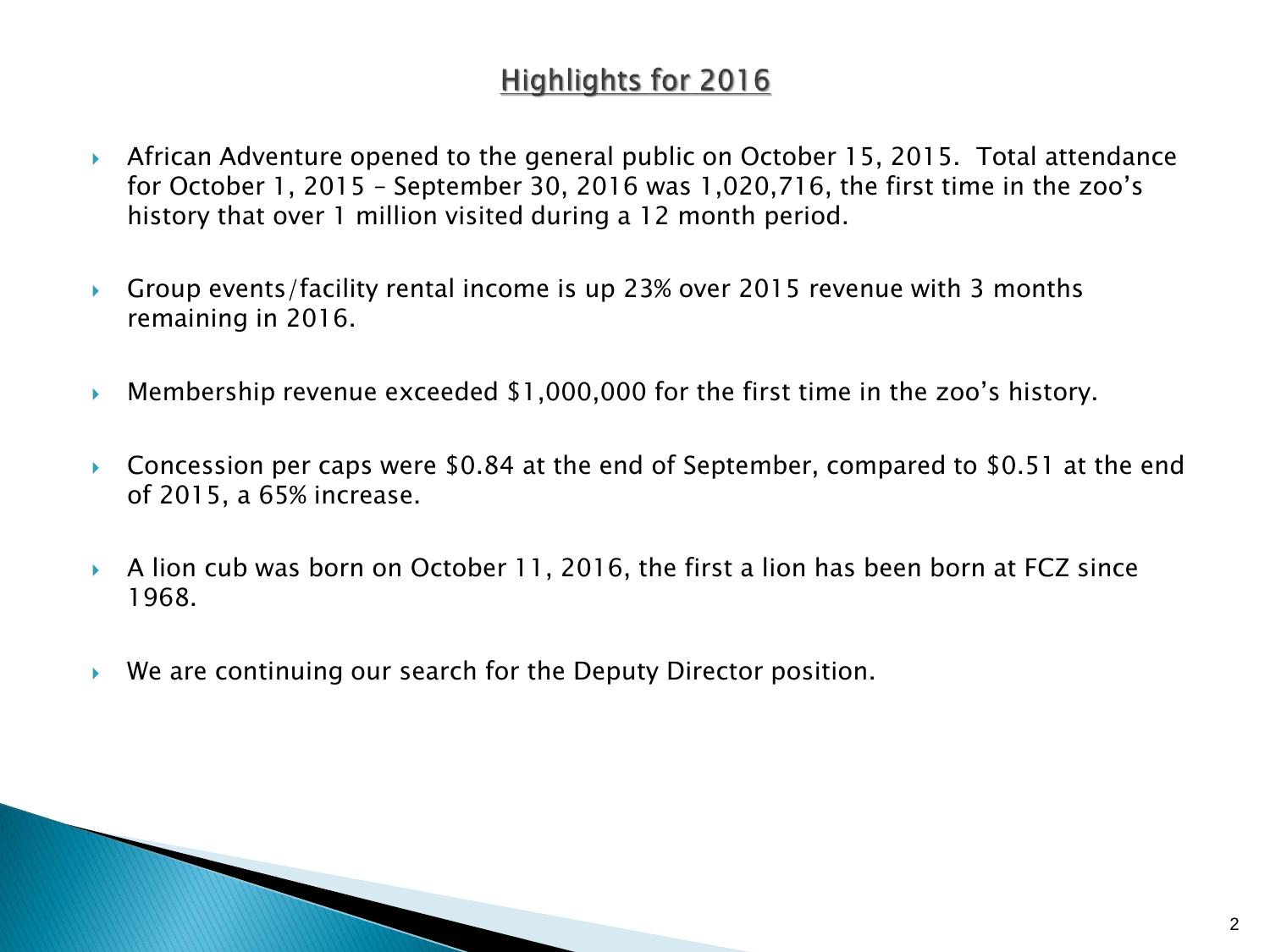### **Attendance**

- ▶ 2017 budgeted attendance of 950,000
- 2016 budgeted attendance of 850,000
- 2016 yearend projection of 950,000
- Historical attendance figures:
	- $\cdot$  2015 808,914 + 15%
	- $\cdot$  2014 703,325 + 2%
	- $\cdot$  2013 691,320 + 18%

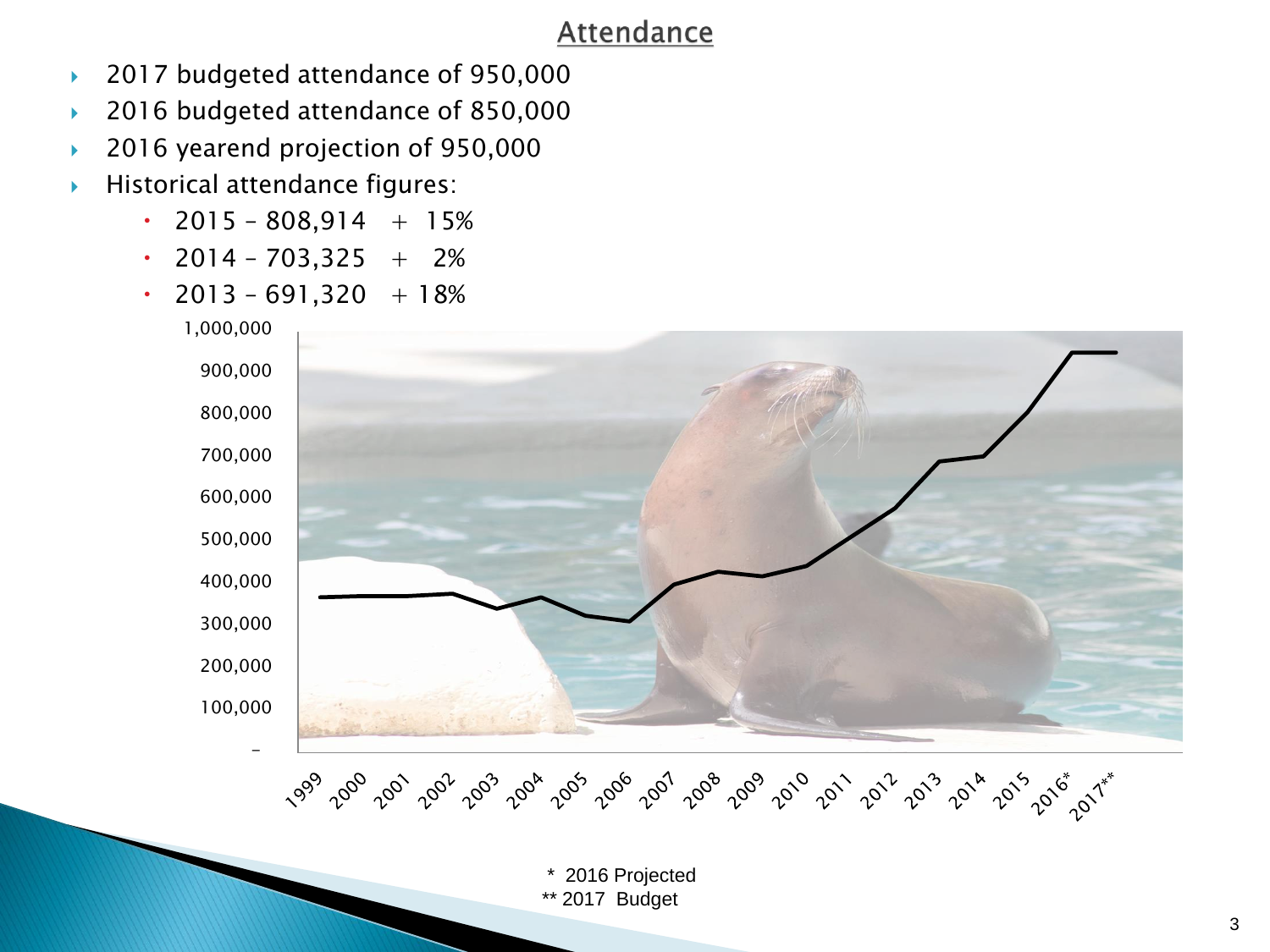# **2017 Budget Assumptions**

- ▶ 2017 projected attendance of 950,000.
- ▶ 2017 self generated revenue increases \$1.53M over 2016.
- Visitor Services resumed selling combo tickets in October and budget assumes they will continue to be sold throughout 2017. Adults save \$1 and children/seniors save \$1.50 over the total price of admission, giraffe feeding, and admission into Stingray Bay (excludes feeding stingrays).
- Giraffe feeding increases to \$3, the first increase in  $10+$  years. Guests currently get 2 pieces of lettuce for \$2. Budget assumes a \$1 increase to \$3 for which you will now receive 3 pieces of lettuce.
- Total operating expenses increase \$1.74M (13.6%) over 2016 approved budget. Personnel expenses increase \$910K (11.7%) and other expenses increase \$835k (16.8%) over 2016 approved budget.
- ▶ 2017 will add 6 full time staff and 5 part time positions, and 1 current FT positions are converting to managers. Including proposed positions, there will be a total of 142 full time positions and 87 part time positions in 2017.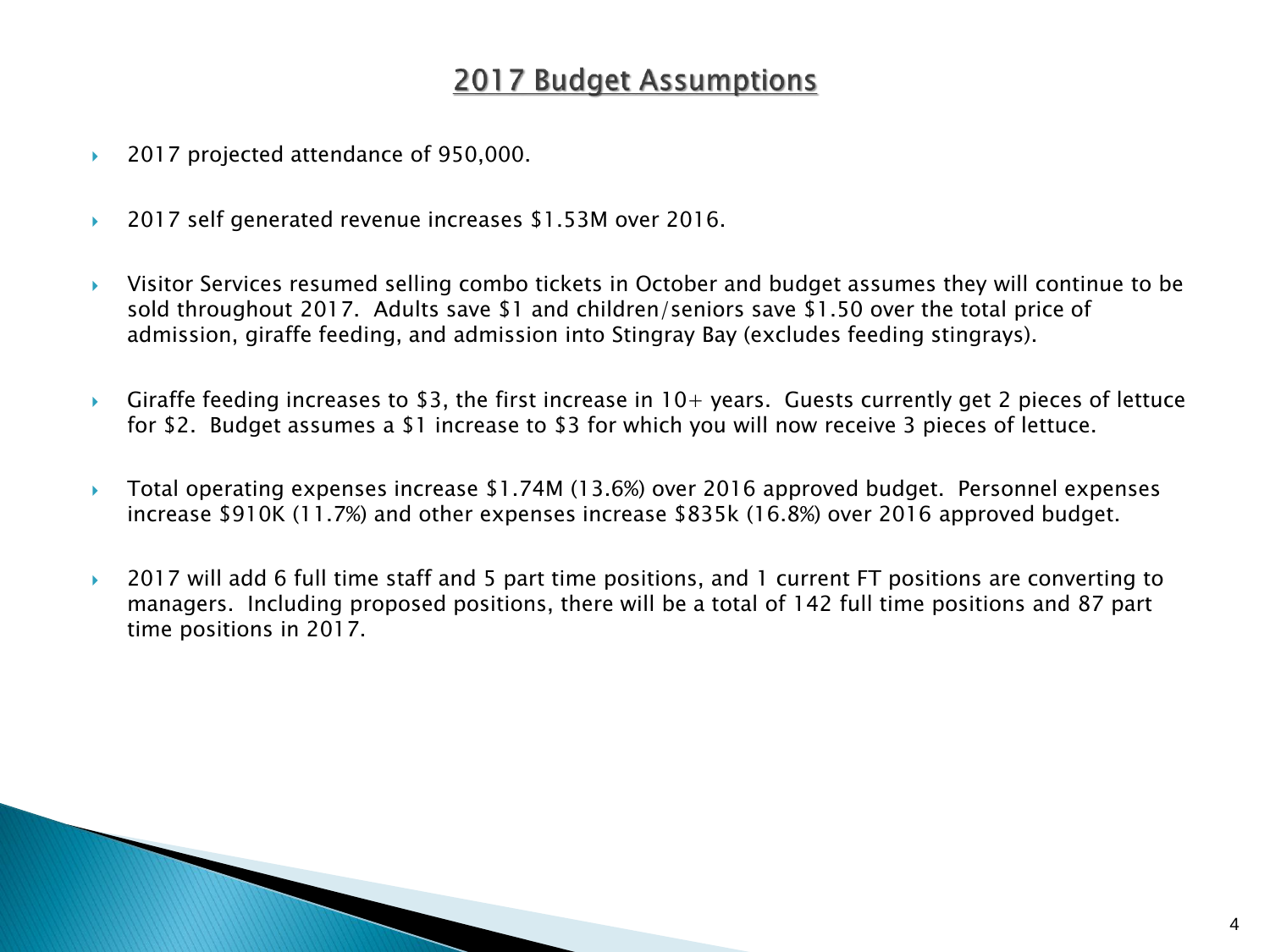### **Fresno's Chaffee Zoo Corporation Income Statement**

2017 Budget Proposal

|                                     | <b>FY17 Budget</b> | <b>FY16 Budget</b> | <b>FY16 Actual</b><br>@9/30/16 | <b>FY15</b><br><b>Audited</b> |
|-------------------------------------|--------------------|--------------------|--------------------------------|-------------------------------|
| <b>REVENUE</b>                      |                    |                    |                                |                               |
| <b>Self-Generated Revenue</b>       |                    |                    |                                |                               |
| Admissions                          | \$4,303,500        | \$3,854,100        | \$3,556,159                    | \$2,433,647                   |
| Adopt an Animal                     | \$40,000           | \$40,000           | \$23,195                       | \$32,690                      |
| <b>Board Designated for Endow</b>   | \$50,000           | \$50,000           | \$26,358                       | \$12,679                      |
| Education                           | \$435,600          | \$394,600          | \$341,323                      | \$352,477                     |
| Food Services                       | \$741,000          | \$450,500          | \$661,386                      | \$410,571                     |
| Gift Shop                           | \$503,500          | \$450,500          | \$425,372                      | \$440,843                     |
| Giraffe Feeding                     | \$460,000          | \$263,000          | \$376,664                      | \$204,558                     |
| Grants/Fundraising                  | \$400,650          | \$227,500          | \$256,979                      | \$698,780                     |
| Group Event/Facility Rental         | \$480,000          | \$327,000          | \$462,396                      | \$374,968                     |
| <b>Interest Income</b>              | \$377,500          | \$352,500          | \$99,758                       | \$368,603                     |
| <b>Investment Income</b>            | \$0                | \$0                | \$553,334                      | $(\$459,079)$                 |
| Membership                          | \$1,250,000        | \$1,100,000        | \$1,061,271                    | \$986,985                     |
| <b>Special Events</b>               | \$736,500          | \$736,000          | \$253,446                      | \$633,935                     |
| <b>Stingray Exhibit</b>             | \$351,000          | \$357,000          | \$259,525                      | \$304,128                     |
| Other                               | \$69,000           | \$66,500           | \$1,546,788                    | \$55,027                      |
| <b>Total Self-Generated Revenue</b> | \$10,198,250       | \$8,669,200        | \$9,903,955                    | \$6,850,813                   |
| Measure Z-Capital Funds             | \$0                | \$20,200           | \$152,245                      | \$21,389,079                  |
| Measure Z Operating Funds           | \$4,522,000        | \$4,250,120        | \$3,170,725                    | \$4,383,385                   |
| <b>TOTAL REVENUE</b>                | \$14,720,250       | \$12,939,520       | \$13,226,925                   | \$32,623,278                  |

**The Company** 

**CONTRACTOR**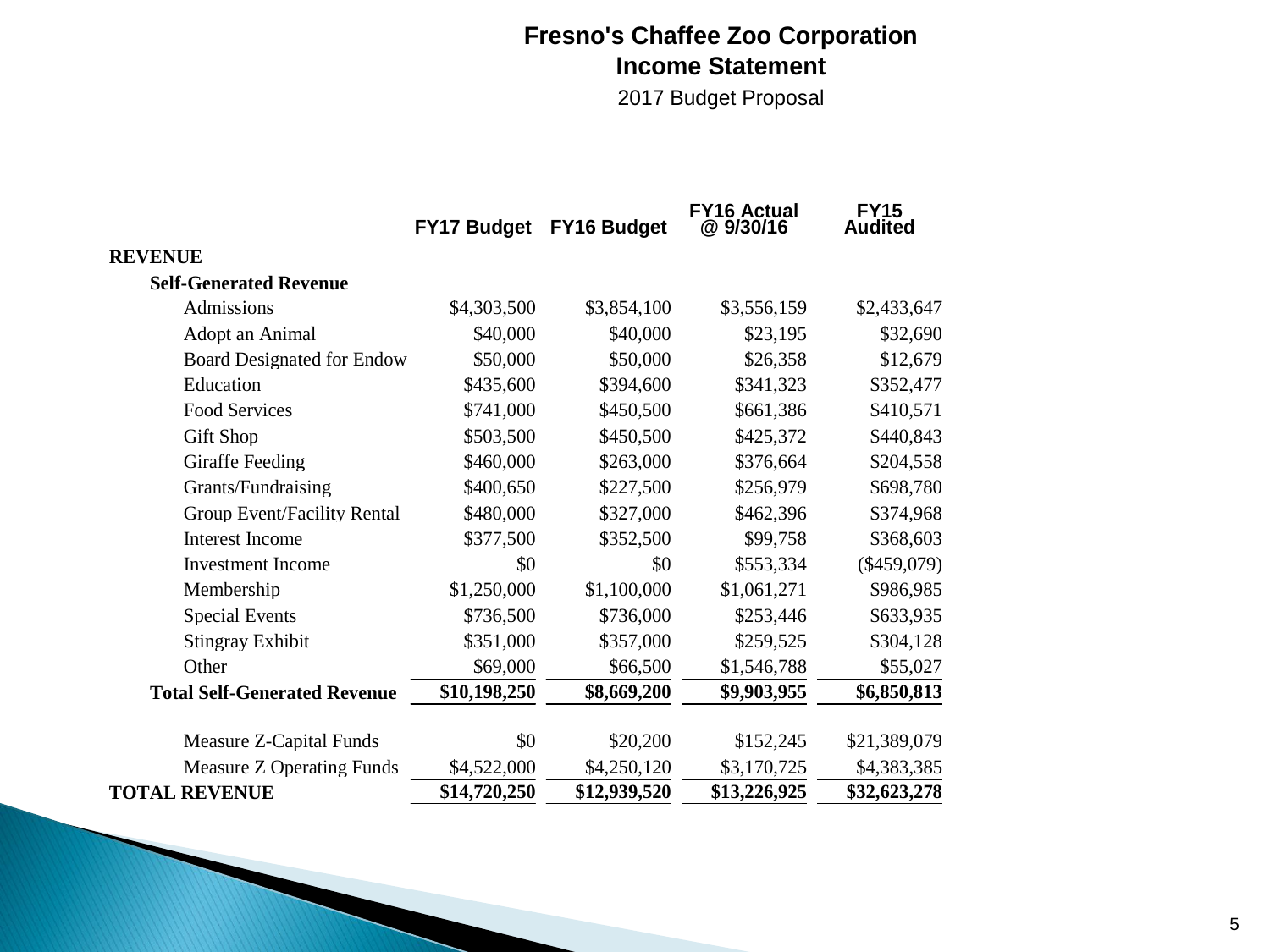#### **Fresno's Chaffee Zoo Corporation Income Statement**

2017 Budget Proposal

|                                 |             | FY17 Budget FY16 Budget | <b>FY16 Actual</b><br>@9/30/16 | <b>FY15</b><br><b>Audited</b> |
|---------------------------------|-------------|-------------------------|--------------------------------|-------------------------------|
| <b>EXPENSES</b>                 |             |                         |                                |                               |
| <b>OPERATING EXPENSES</b>       |             |                         |                                |                               |
| <b>Personnel Expenses</b>       |             |                         |                                |                               |
| Administration                  | \$1,027,088 | \$824,768               | \$527,802                      | \$702,910                     |
| Animal                          | \$3,329,896 | \$3,185,826             | \$2,133,995                    | \$2,323,373                   |
| Education                       | \$1,109,640 | \$835,606               | \$664,922                      | \$799,525                     |
| Maintenance/Horticulture        | \$1,044,051 | \$941,729               | \$609,967                      | \$583,987                     |
| Mem/Dev/Marketing               | \$775,318   | \$679,859               | \$484,527                      | \$587,535                     |
| Operations                      | \$100,129   | \$212,341               | \$73,070                       | \$11,846                      |
| Veterinary                      | \$403,330   | \$353,984               | \$278,230                      | \$283,647                     |
| <b>Visitor Services</b>         | \$928,289   | \$773,667               | \$552,050                      | \$669,440                     |
| <b>Total Personnel Expenses</b> | \$8,717,741 | \$7,807,780             | \$5,324,563                    | \$5,962,262                   |
| <b>Other Expenses</b>           |             |                         |                                |                               |
| Advertising                     | \$368,400   | \$364,100               | \$203,660                      | \$260,923                     |
| <b>Animal Services</b>          | \$484,725   | \$410,175               | \$319,245                      | \$592,850                     |
| Computer/Software               | \$68,530    | \$60,685                | \$37,385                       | \$40,549                      |
| Conservation                    | \$200,000   | \$125,000               | \$12,500                       | \$81,410                      |
| <b>Contracted Services</b>      | \$681,800   | \$528,650               | \$502,269                      | \$515,880                     |
| <b>Depreciation Expense</b>     | \$441,056   | \$396,546               | \$300,716                      | \$2,427,524                   |
| Dues                            | \$42,900    | \$42,800                | \$23,939                       | \$46,265                      |
| Equipment                       | \$264,430   | \$207,529               | \$141,735                      | \$216,086                     |
| Fleet                           | \$50,560    | \$49,579                | \$15,645                       | \$38,119                      |
| Food/Catering                   | \$302,150   | \$193,050               | \$232,680                      | \$213,561                     |
| Insurance                       | \$175,000   | \$170,000               | \$149,182                      | \$155,389                     |
| <b>Miscellaneous Business</b>   | \$73,545    | \$56,425                | \$35,434                       | \$50,716                      |
| <b>Office Supplies</b>          | \$32,450    | \$27,270                | \$25,004                       | \$31,831                      |
| Postage                         | \$68,545    | \$65,946                | \$38,935                       | \$59,193                      |
| Printing                        | \$201,317   | \$155,340               | \$101,381                      | \$197,788                     |
| <b>Professional Services</b>    | \$209,500   | \$225,500               | \$149,430                      | \$235,710                     |
| Repairs and Replacements        | \$337,050   | \$372,400               | \$174,878                      | \$312,706                     |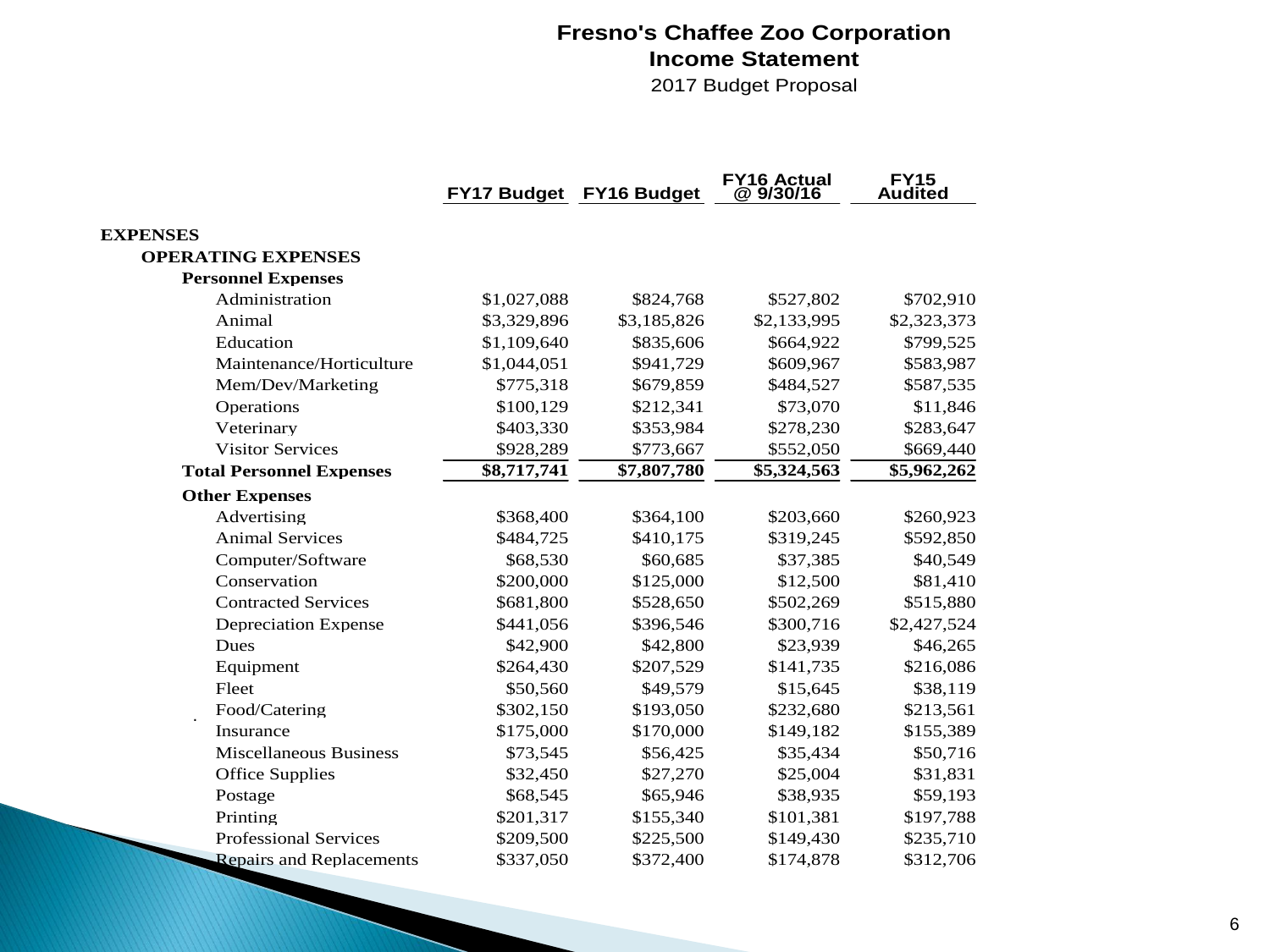### **Fresno's Chaffee Zoo Corporation Income Statement**

2017 Budget Proposal

|                                          | <b>FY17 Budget</b> | FY16 Budget  | <b>FY16 Actual</b><br>@9/30/16 | <b>FY15</b><br><b>Audited</b> |
|------------------------------------------|--------------------|--------------|--------------------------------|-------------------------------|
| Service/Bank/Credit Card Fees            | \$163,068          | \$146,820    | \$142,850                      | \$143,263                     |
| Signage                                  | \$19,659           | \$16,500     | \$10,820                       | \$14,952                      |
| <b>Specialized Services</b>              | \$41,800           | \$27,500     | \$36,259                       | \$32,183                      |
| <b>Staff Development</b>                 | \$194,266          | \$110,587    | \$86,331                       | \$66,949                      |
| Supplies                                 | \$595,025          | \$416,725    | \$383,779                      | \$487,379                     |
| Telephone                                | \$51,550           | \$44,550     | \$36,079                       | \$49,763                      |
| Uniforms                                 | \$42,800           | \$40,230     | \$20,673                       | \$43,702                      |
| <b>Utilities</b>                         | \$675,000          | \$695,000    | \$439,564                      | \$548,064                     |
| Other                                    | \$25,575           | \$27,125     | \$24,699                       | \$23,974                      |
| <b>Total Other Expenses</b>              | \$5,810,701        | \$4,976,032  | \$3,645,070                    | \$6,886,728                   |
| <b>TOTAL OPERATING EXPENSES</b>          | \$14,528,442       | \$12,783,812 | \$8,969,634                    | \$12,848,991                  |
| <b>Expansion/Nonoperating Exp.</b>       |                    |              |                                |                               |
| Expansion/Nonoperating Exp.              | \$0                | \$0          | \$0                            | \$6,205                       |
| <b>Total Expansion/Nonoperating Exp.</b> | \$0                | \$0          | \$0                            | \$6,205                       |
| <b>TOTAL EXPENSES</b>                    | \$14,528,442       | \$12,783,812 | \$8,969,634                    | \$12,855,196                  |
| <b>BEGINNING FUND BALANCE</b>            | \$83,441,958       | \$79,578,940 | \$79,578,940                   | \$59,810,858                  |
| <b>NET SURPLUS/(DEFICIT)</b>             | \$191,808          | \$155,708    | \$4,257,292                    | \$19,768,082                  |
| <b>ENDING FUND BALANCE</b>               | \$83,633,766       | \$79,734,648 | \$83,836,232                   | \$79,578,940                  |

Note: Beginning fund balance made up of cash, investments, accounts receivable, and other assets less accounts payable and accrued liabilities.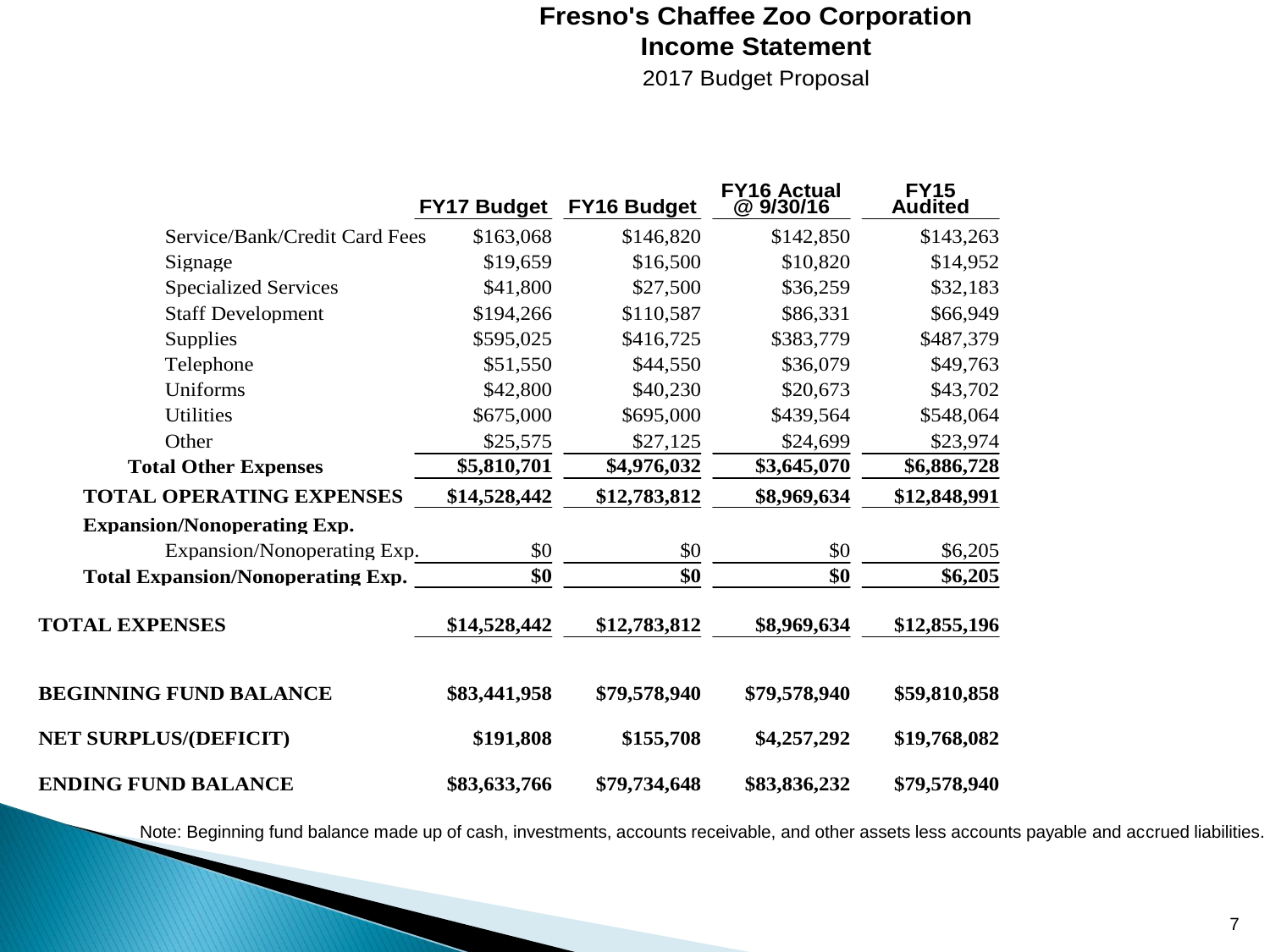# 2017 Budget Revenue Increase Support

- ▶ 2016 admission prices increased for the first time in 12 years and as a result, membership prices increased as well. The opening of African Adventure resulted in a significant increase in attendance and household members. By the end of this year, combined admission and membership revenue are projected to exceed budget by \$575k.
- Concessions: African Adventure had a significant impact to concession revenue. 2017 budget \$291k over 2016 budget. 2016 per caps are \$0.84 at 9/30 compared to 2016 budgeted per cap of \$0.53. 2015 per cap was \$0.51.
- Education: revenue increases \$41k over 2016 (excluding giraffe feeding and Stingray Bay). Education interpretive guides are staffed not only in Stingray Bay and giraffe feeding, they also in Tropical Treasures, kangaroo walkthrough, and Valley Farms to provide an improved experience for zoo visitors.
- Giraffe feeding: new giraffe feeding platform incredibly popular. 2016 per cap of \$0.48 compared to budget of \$0.31. 2016 revenue at 9/30 is \$114k over 2016 budget with 3 months remaining. 2016 giraffe feeding revenue should surpass \$400,000.
- Group events/facility rental: revenue increase of \$153k over 2016. Projected 2016 revenue will exceed \$500k and although 2017 should exceed 2016 actual revenue, the budget takes a conservative approach for revenue. Unlike special events, there is no correlation between the number of facility rentals and total revenue.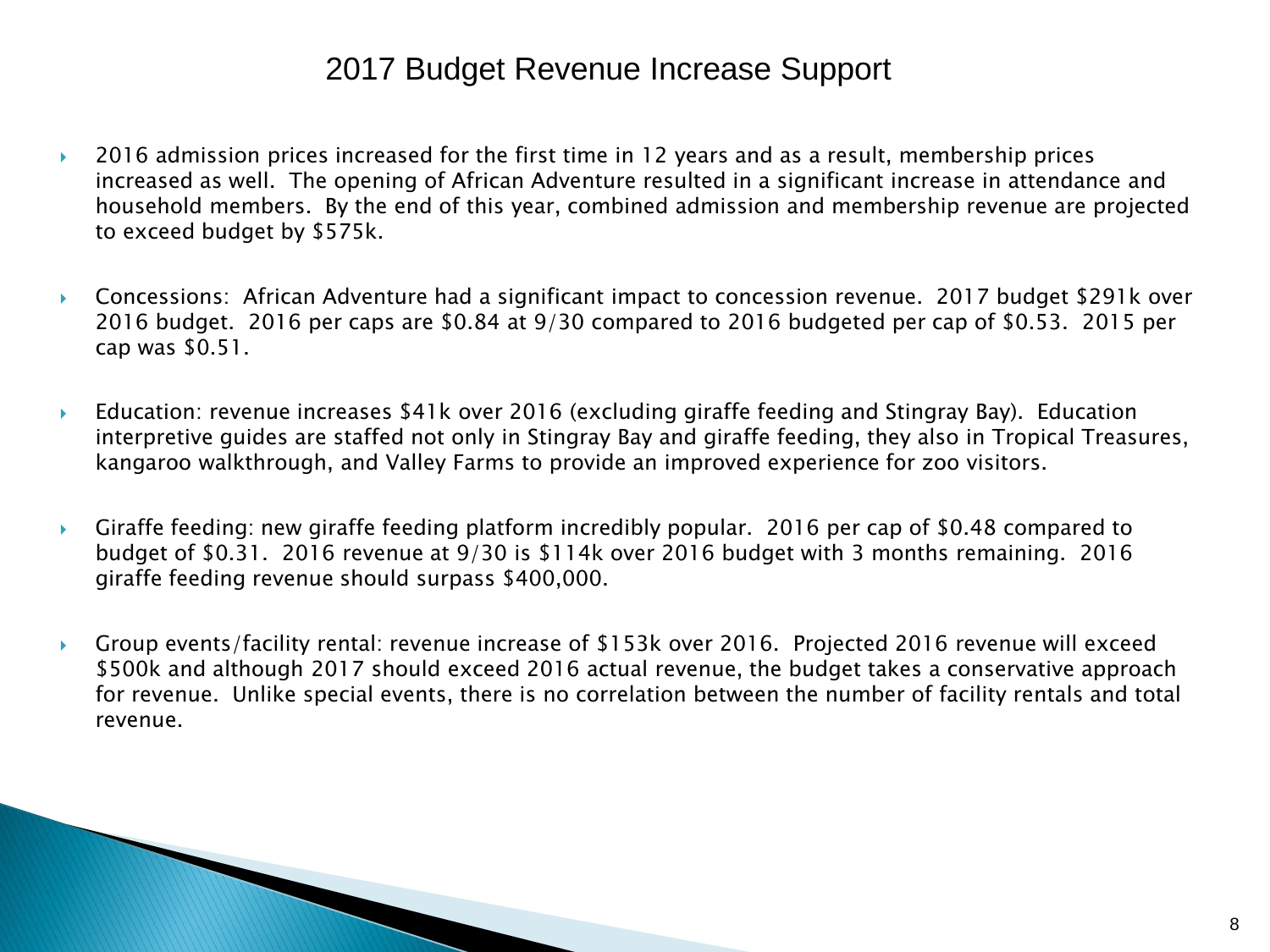# **Operating Revenue**

|                               | 2017          | 2016          | 2016        | 2015         |
|-------------------------------|---------------|---------------|-------------|--------------|
|                               | <b>Budget</b> | <b>Budget</b> | @ 9/30/16   | <b>Audit</b> |
| <b>Attendance</b>             | 950,000       | 850,000       | 787,096     | 808,914      |
| Per Cap                       |               |               |             |              |
| Admissions                    | \$4.53        | \$4.53        | \$4.52      | \$3.01       |
| Concessions                   | \$0.78        | \$0.53        | \$0.84      | \$0.51       |
| Giraffe Feeding               | \$0.48        | \$0.31        | \$0.48      | \$0.25       |
| Retail                        | \$0.53        | \$0.53        | \$0.54      | \$0.54       |
| Stingray Bay                  | \$0.37        | \$0.42        | \$0.33      | \$0.38       |
|                               |               |               |             |              |
| Revenue                       |               |               |             |              |
| Education                     | \$435,600     | \$394,600     | \$345,239   | \$352,477    |
| Group Events/Facility Rentals | \$480,000     | \$327,000     | \$462,396   | \$374,968    |
| Membership                    | \$1,250,000   | \$1,100,000   | \$1,061,271 | \$986,985    |
| Special Events                | \$736,500     | \$736,000     | \$253,446   | \$633,935    |

**The Common Street, Inc.**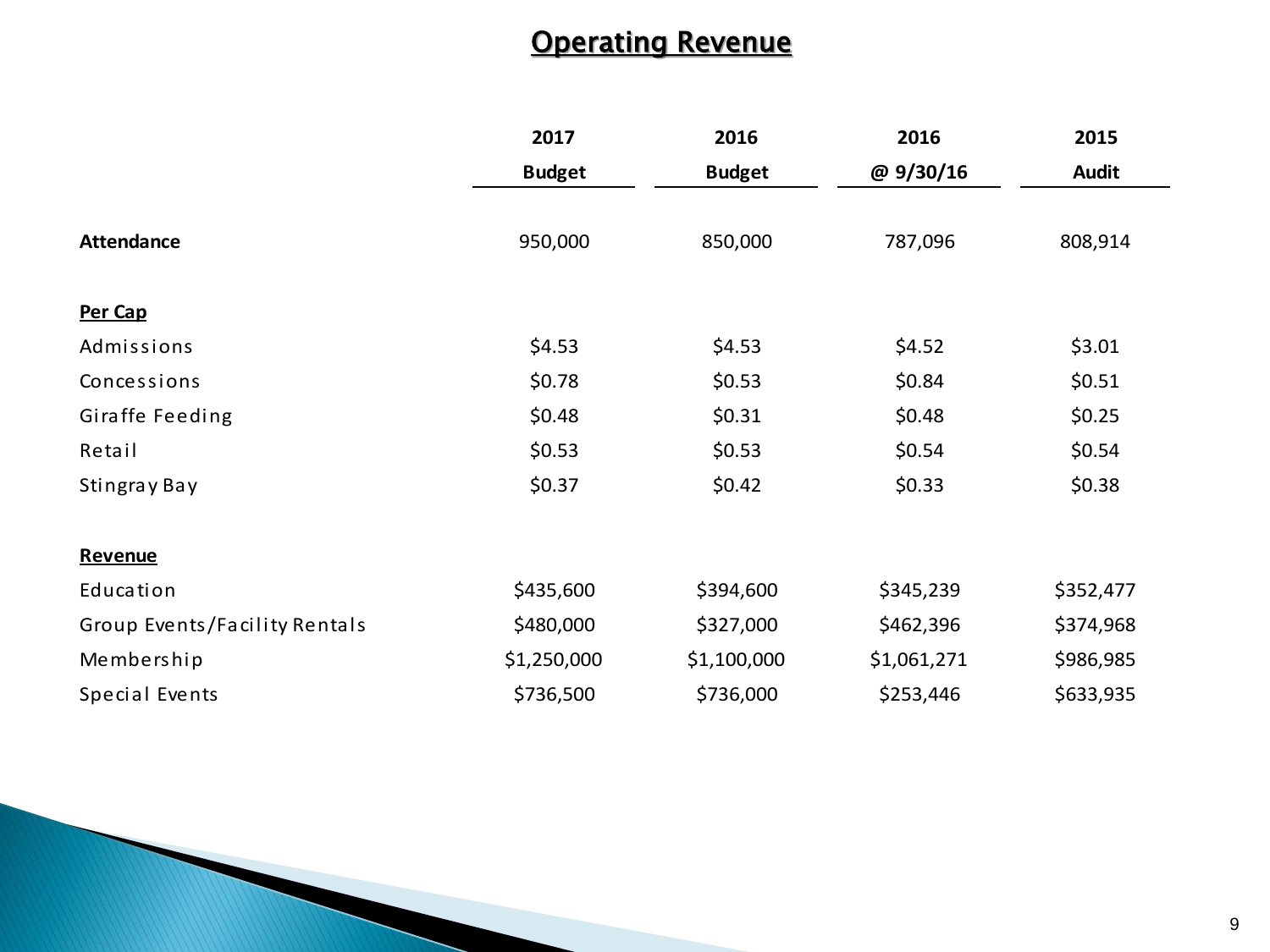# 2017 Budget Expense Increase Support

|                                      | 2016       | 2017       | $+/-$     |                                                                                                                         |
|--------------------------------------|------------|------------|-----------|-------------------------------------------------------------------------------------------------------------------------|
| <b>Total Operating Expenses</b>      | 12,783,812 | 14,528,442 | 1,744,630 | 13.6%                                                                                                                   |
| Salary & Benefits                    | 7,807,780  | 8,717,741  | 909,961   | 11.7%                                                                                                                   |
| Admin                                | 824,768    | 1,027,088  |           | 202,320 2017 includes deputy director, minimum wage increases, and compensation review increases.                       |
| Animal                               | 3,185,826  | 3,329,896  |           | 144,070 2017 includes 2 new FT and 3 new PT positions, minimum wage increases, and compensation review increases.       |
| Education                            | 835,606    | 1,109,640  |           | 274,034 2017 includes 2 new FT and 1 PT positions, minimum wage increases, and compensation review increases.           |
| Maintenance/Horticulture             | 941,729    | 1,044,051  |           | 102,322 2017 includes 1 new FT and 1 new PT, minimum wage increases, and compensation review increases.                 |
| Mem/Dev/Mark/Events                  | 679,859    | 775,318    |           | 95,459 2017 includes 1 new FT position, minimum wage increases, and compensation review increases.                      |
| Operations                           | 212,341    | 100,129    |           | (112,212) 2017 Deputy Director position now in Administration. 2016 was in operations and not budgeted for a full year. |
| Vet                                  | 353,984    | 403,330    | 49,346    |                                                                                                                         |
| Visitor Services                     | 773,667    | 928,289    |           | 154,622 2017 includes 1 new FT position, minimum wage increases, and compensation review increases.                     |
| <b>Animal Services</b>               | 410,175    | 484,725    | 74,550    |                                                                                                                         |
| Animal Feed                          | 360,000    | 400,000    |           | 40,000 2017 increase in feed cost                                                                                       |
| Animal Shipping                      | 10,000     | 45,000     |           | 35,000 2017 budgeted includes 1/2 of transportation for 2 Asian elephants                                               |
| Conservation                         | 125,000    | 200,000    |           | 75,000 2017 increase represents ongoing annual commitment to conservation. AZA's goal is 3% of operating budget.        |
| <b>Contracted Services</b>           | 528,650    | 681,800    | 153,150   |                                                                                                                         |
| Consultant fees capital projects     |            | 25,000     |           | 25,000 Consultants time not allocated to a project                                                                      |
| Contracted Services-maintenance      | 25,000     | 46,800     | 21,800    |                                                                                                                         |
| Contracted Services-animal           | 10,000     | 22,500     | 12,500    |                                                                                                                         |
| <b>Contracted Services-events</b>    | 35,000     | 49,000     | 14,000    |                                                                                                                         |
| Contracted Services-visitor services | 290,000    | 325,000    |           | 35,000 2017 bird show contract                                                                                          |
| Contracted Services-IT               | 40,000     | 55,000     |           | 15,000 Increase in number of computers under contract. Also added duplicate backup performed daily and stored offsite.  |
| Security Services-events             | 12,100     | 22,900     | 10,800    |                                                                                                                         |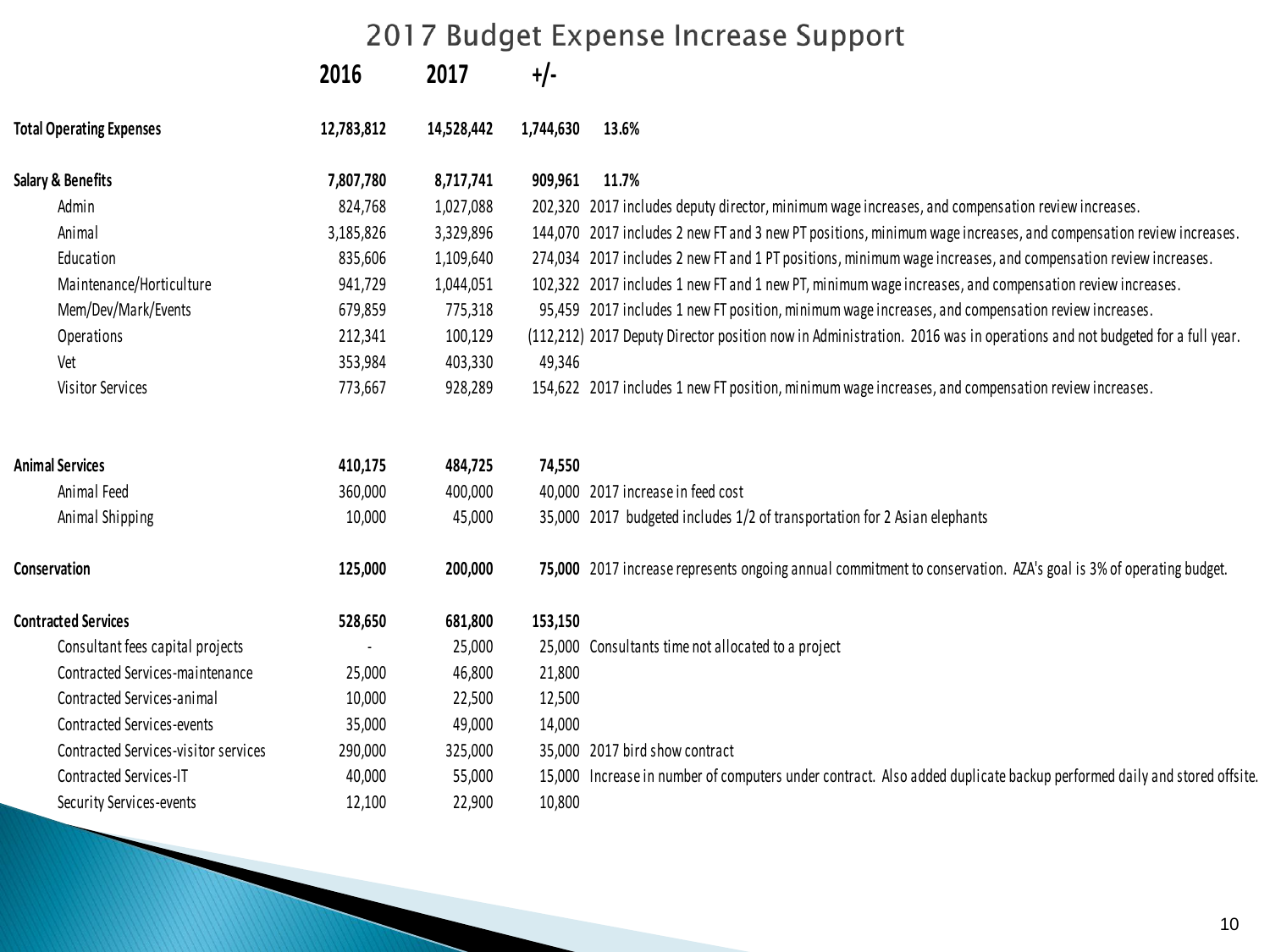# 2017 Budget Expense Increase Support

|                 |                                   | 2016    | 2017    | $+/-$     |                                                                                                  |
|-----------------|-----------------------------------|---------|---------|-----------|--------------------------------------------------------------------------------------------------|
|                 | Depreciation                      | 396,546 | 441,056 | 44,510    |                                                                                                  |
| Equipment       |                                   | 207,529 | 264,430 | 56,901    |                                                                                                  |
|                 | Equipment lease/rental            | 60,850  | 96,950  | 36,100    |                                                                                                  |
|                 | Equipment purchases               | 38,000  | 52,500  | 14,500    |                                                                                                  |
|                 | Food/Catering                     | 193,050 | 302,150 | 109,100   |                                                                                                  |
|                 | Food/catering-events              | 156,250 | 230,500 |           | 74,250 2017 increase related to growth in facility rental income and not enough budgeted in 2016 |
|                 | Food/catering-human resources     | 14,500  | 26,300  |           | 11,800 2017 holiday party and additional employee events                                         |
| Printing        |                                   | 155,340 | 201,317 | 45,977    |                                                                                                  |
|                 | Member newsletter                 | 52,500  | 58,000  | 5,500     |                                                                                                  |
|                 | Marketing                         | 30,000  | 45,750  | 15,750    |                                                                                                  |
|                 | Membership                        | 18,000  | 22,000  | 4,000     |                                                                                                  |
|                 | Development                       | 10,000  | 18,000  | 8,000     |                                                                                                  |
|                 | Education                         | 7,800   | 14,201  | 6,401     |                                                                                                  |
|                 | Visitor Services                  |         | 3,141   | 3,141     |                                                                                                  |
|                 | <b>Staff Development</b>          | 110,587 | 194,266 | 83,679    |                                                                                                  |
|                 | Professional Development          |         | 30,000  |           | 30,000 Executive team coach                                                                      |
|                 | Prof. Dev-administration          | 13,000  | 18,500  | 5,500     |                                                                                                  |
|                 | Prof. Dev-animal                  | 27,750  | 46,500  |           | 18,750 Increase in staff                                                                         |
|                 | Prof. Dev-mark/mem/events         | 13,400  | 21,995  | 8,595     |                                                                                                  |
|                 | Prof. Dev-operations              |         | 4,500   |           | 4,500 2017 new department                                                                        |
|                 | Prof. Dev-human resources         | 14,000  | 32,000  |           | 18,000 AZA Leadership                                                                            |
| <b>Supplies</b> |                                   | 416,758 | 595,025 | 178,267   |                                                                                                  |
|                 | Janitorial supplies               | 75,000  | 115,000 |           | 40,000 Significant increase in attendance.                                                       |
|                 | Display and Exhibit design-animal | 49,500  | 150,000 |           | 100,500 Animal supplies and exhibit maintenance now in Display and Exhibit Design                |
|                 | Event supplies                    | 56,300  | 44,150  | (12, 150) |                                                                                                  |
|                 | Supplies-animal                   | 32,000  |         | (32,000)  |                                                                                                  |
|                 | Supplies-maintenance/horticulture | 40,000  | 33,000  | (7,000)   |                                                                                                  |
|                 | Supplies-vet                      | 37,000  | 130,000 |           | 93,000 Joint procedure on African elephant                                                       |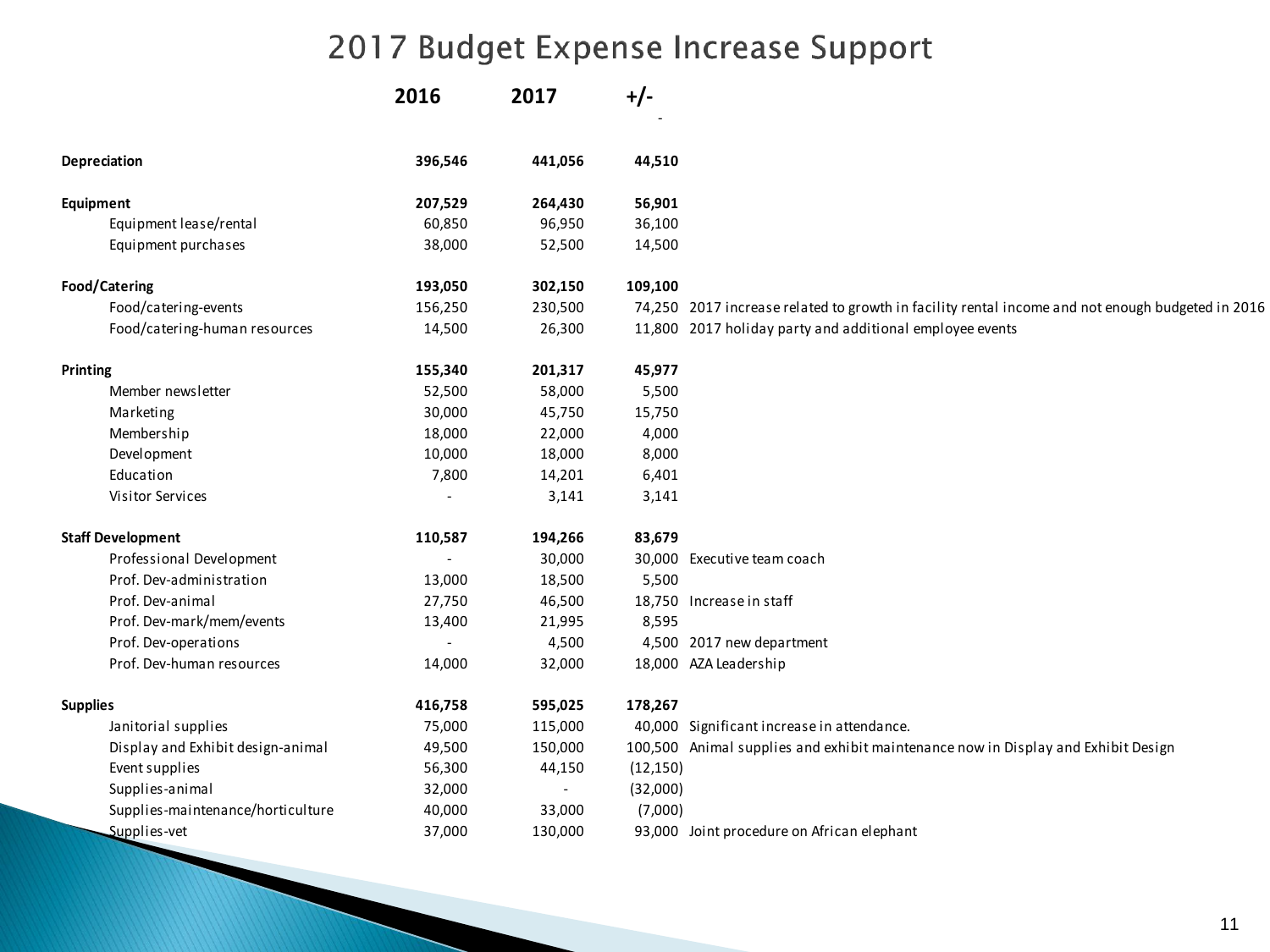### **Expenses**

#### Personnel

- 2017 Salaries and Benefits: 60% of total operating expenses are salary and benefits (industry benchmark of 58% - 63%). 2016 budget was 58% and projected year-end is 57%.
- ▶ 2017 benefits (insurance, retirement, payroll taxes and workers' compensation) is 33% of total salaries. 2016 budget was 32%. 2016 budget was 32% and year-end was 28% due to onetime workers' compensation rebate of \$92,346 received in 2015.
- 2017: Health insurance premium increase quoted at 8.5%. Insurance brokers went to market for competitive pricing and will have results in 1-2 weeks.
- Other benefits: Excluding health insurance, benefit premiums are expected to increase slightly over 2016 rates and have very little impact on the budget. We are also looking at options to control increases such as partially self insuring dental. Should have more information in 1-2 weeks.
- Includes an increase of \$0.50/hour to minimum wage starting  $1/1/17$ . Minimum wage will increase another \$0.50 on  $1/1/18$ , and \$1.00/hour on  $1/1/19$ ,  $1/1/20$ ,  $1/1/21$  and  $1/1/22$ .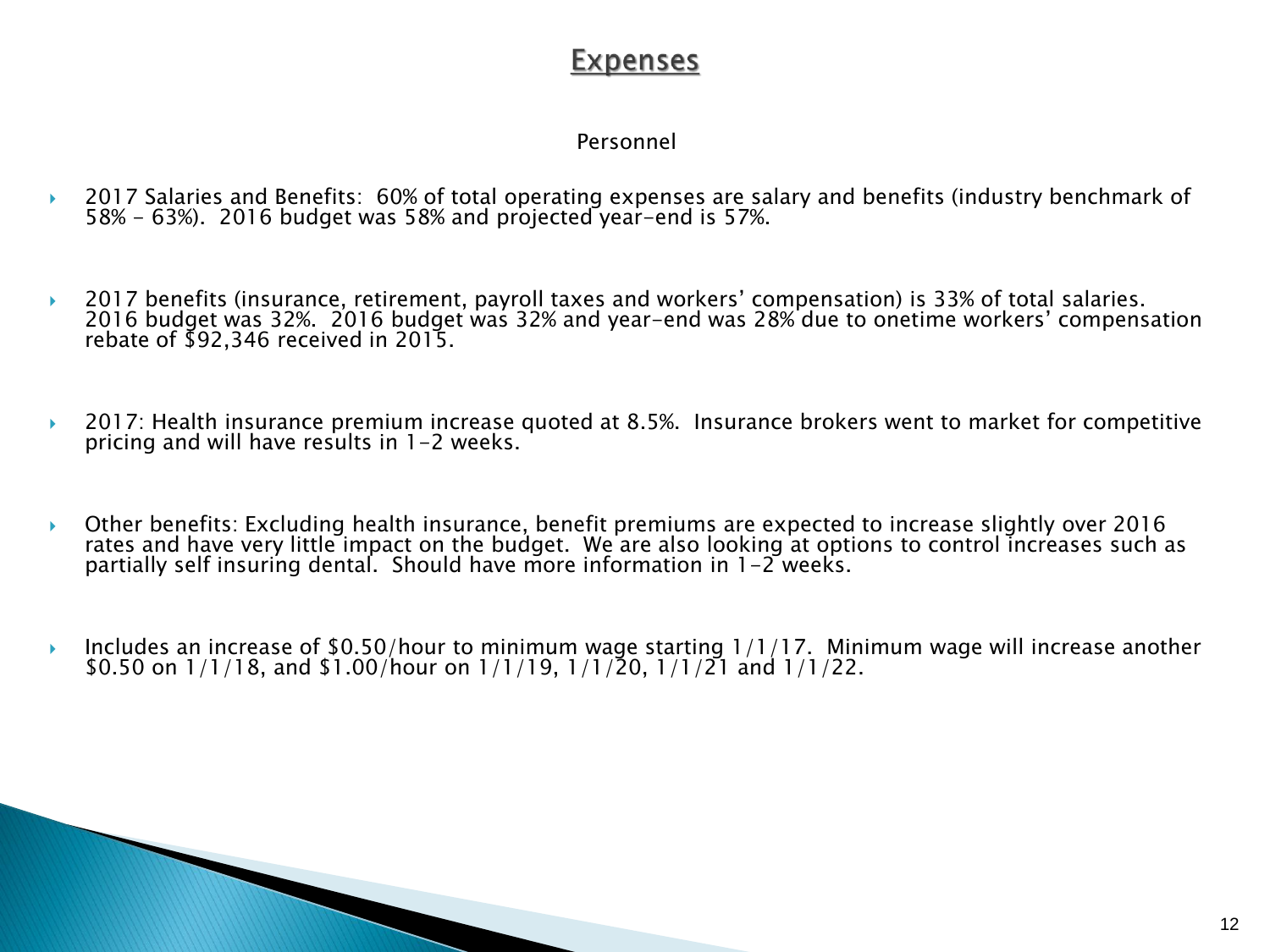# **Staffing Changes\***

#### Animal Department:

3 PT Assistant Zookeepers

2 FT Zookeepers

#### Education:

FT Program Manager (promoting current position)

FT Education Presenter

Seasonal Receptionist

#### Horticulture:

FT Horticulturalist

#### Maintenance:

PT Custodian

#### Security:

**MARCHER** 

FT Zoo Ranger

#### Special Events:

FT Events Set Up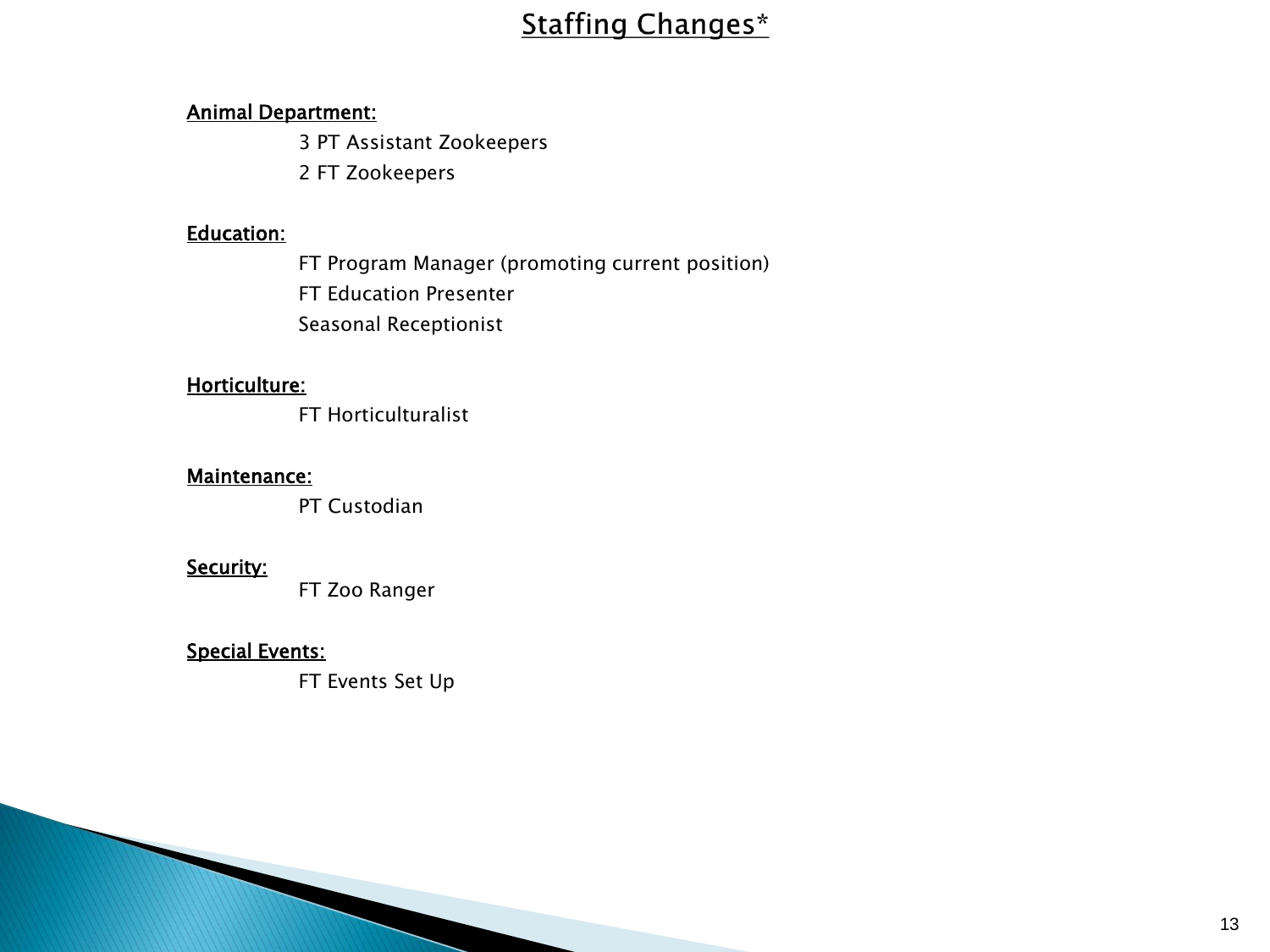# **Staffing Changes**

#### Animal Department

Assistant Zookeepers (3): These part-time positions will free up time of primary zookeepers by performing basic animal husbandry, public presentations, and guest interactions.

Zookeeper Sea Lion Cove/Mammals: Additional position to fill in for short falls in staffing, increase training time, and fulfill dangerous shifting requirements.

Zookeeper Relief: Full-time position that will fill in for keepers in all animal departments that are on vacation and/or out sick.

#### Maintenance/Horticulture

Custodial: Part-time custodian requested to meet demands of attendance growth and to reduce dependency of contracted custodial (overall savings to budget).

Horticulture: Full-time position allows for appropriate coverage to maintain standards while staff are off for vacation and sick time.

#### Marketing/Events/Membership

and the contract of the contract of

Events Setup: Events Set up- with the increase in events this position will allow us to have more consistency within our event coordination and set up.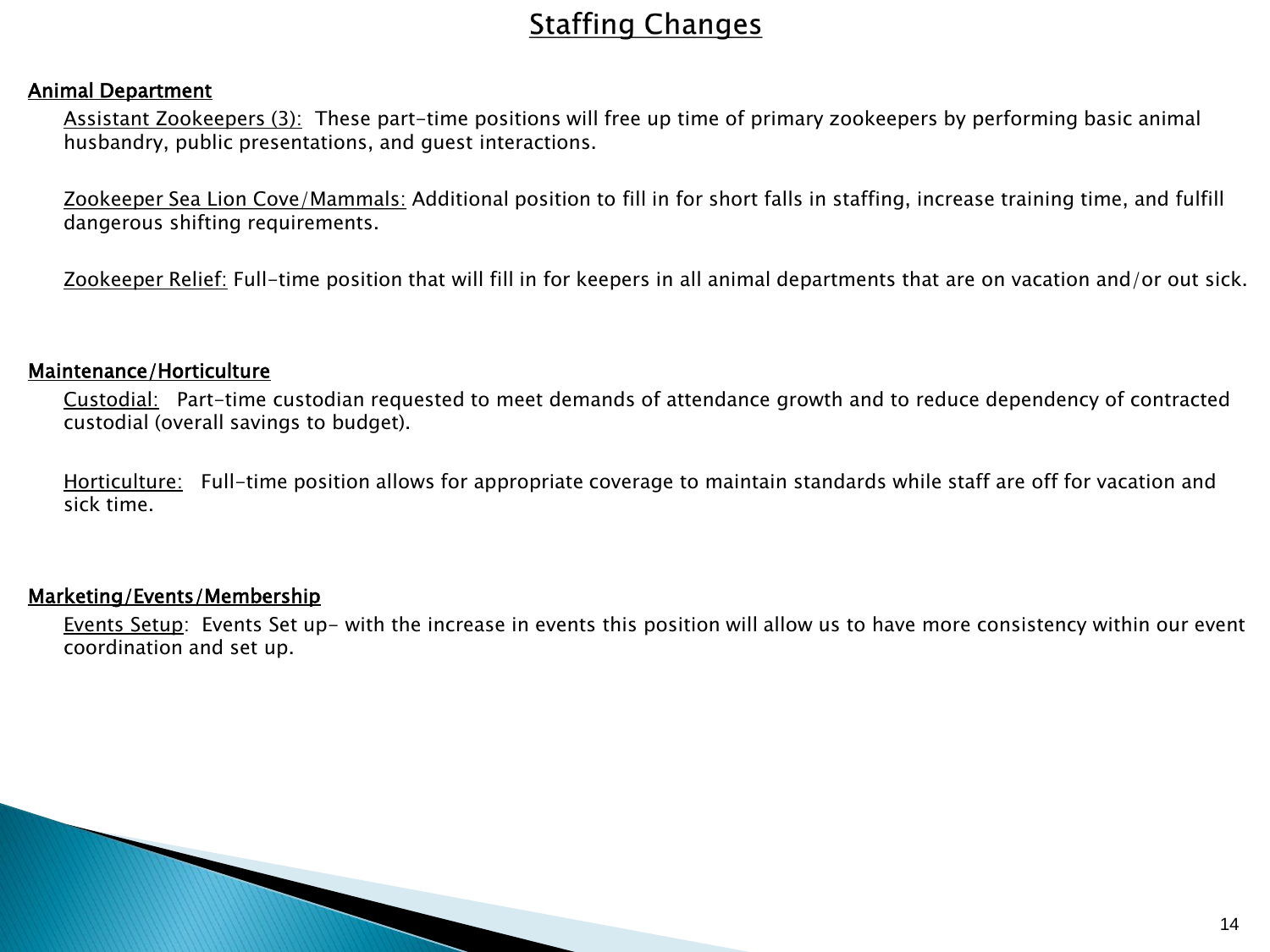# **Staffing Changes**

#### Education

Program Manager: With the growth in the department and increase in program demands, we would like to elevate the coordinator to a management position.

Education Presenter: Full-time Zoomobile presenter will provide a better and more consistent program while generating revenue for the zoo.

Receptionist: Seasonal receptionist position will help provide service in the spring and summer season. Allows proposed program manager to oversee the camp program, including staff, students and guests.

#### **Security**

Zoo Ranger: Attracting and retaining part time rangers has proven to be difficult. We would like to add an additional full time person that will allow us to have more consistency within our coverage including our new overlap shift.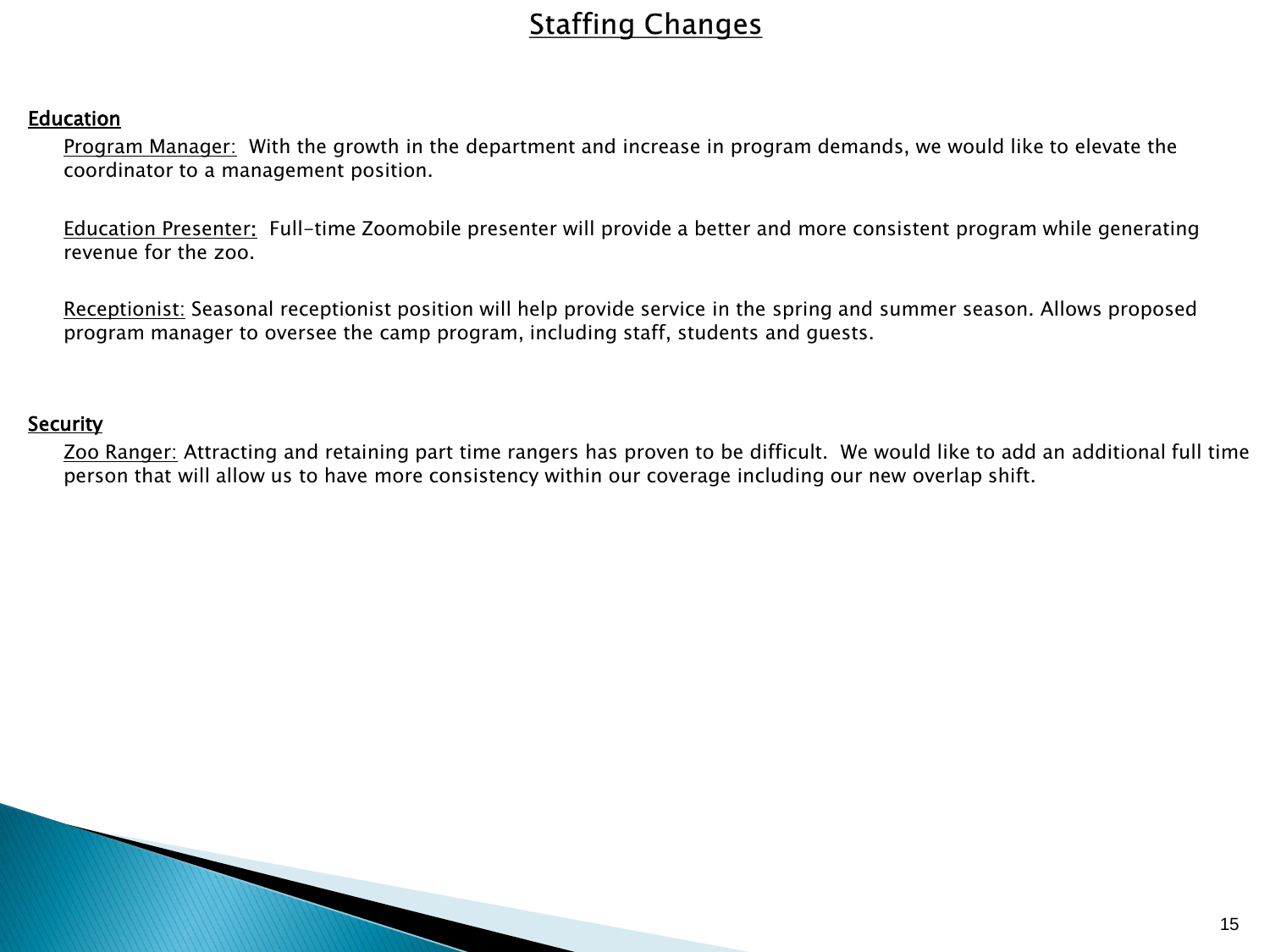### Capital Request Detail

| Exhibits                                 |         |
|------------------------------------------|---------|
| Wolf holding expansion                   | 30,000  |
| SLC shade cloth                          | 20,000  |
| Renovate monkey string                   | 60,000  |
| Replace misting system in rainforest     | 35,000  |
| POD/conservation building                | 180,000 |
| New reptile exhibits                     | 10,000  |
| Renovate Asian elephant exhibit          | 75,000  |
| Contingency                              | 40,000  |
|                                          | 450,000 |
| <b>Buildings</b>                         |         |
| Office remodel                           | 15,000  |
| Replace floors in hospital holding       | 6,000   |
| Hospital paint                           | 5,000   |
| Contingency                              | 4,000   |
|                                          | 30,000  |
| Vehicles                                 |         |
| <b>Taylor Dunn</b>                       | 10,000  |
| 6 passenger cart                         | 12,500  |
|                                          | 22,500  |
| Equipment - Hospital                     |         |
| In-house chemistry analyzer              | 9,000   |
| Nomad handheld radiograph generator      | 8,000   |
| Cameras for patient monitoring           | 3,000   |
| Miscellaneous                            | 2,000   |
|                                          | 22,000  |
| Belmont additional parking and crosswalk |         |
| Yamabe & Horn estimate                   | 250,000 |
| Required property improvements           | 25,000  |
|                                          | 275,000 |
| <b>Total Capital Request</b>             | 799,500 |

**The Company of the Company**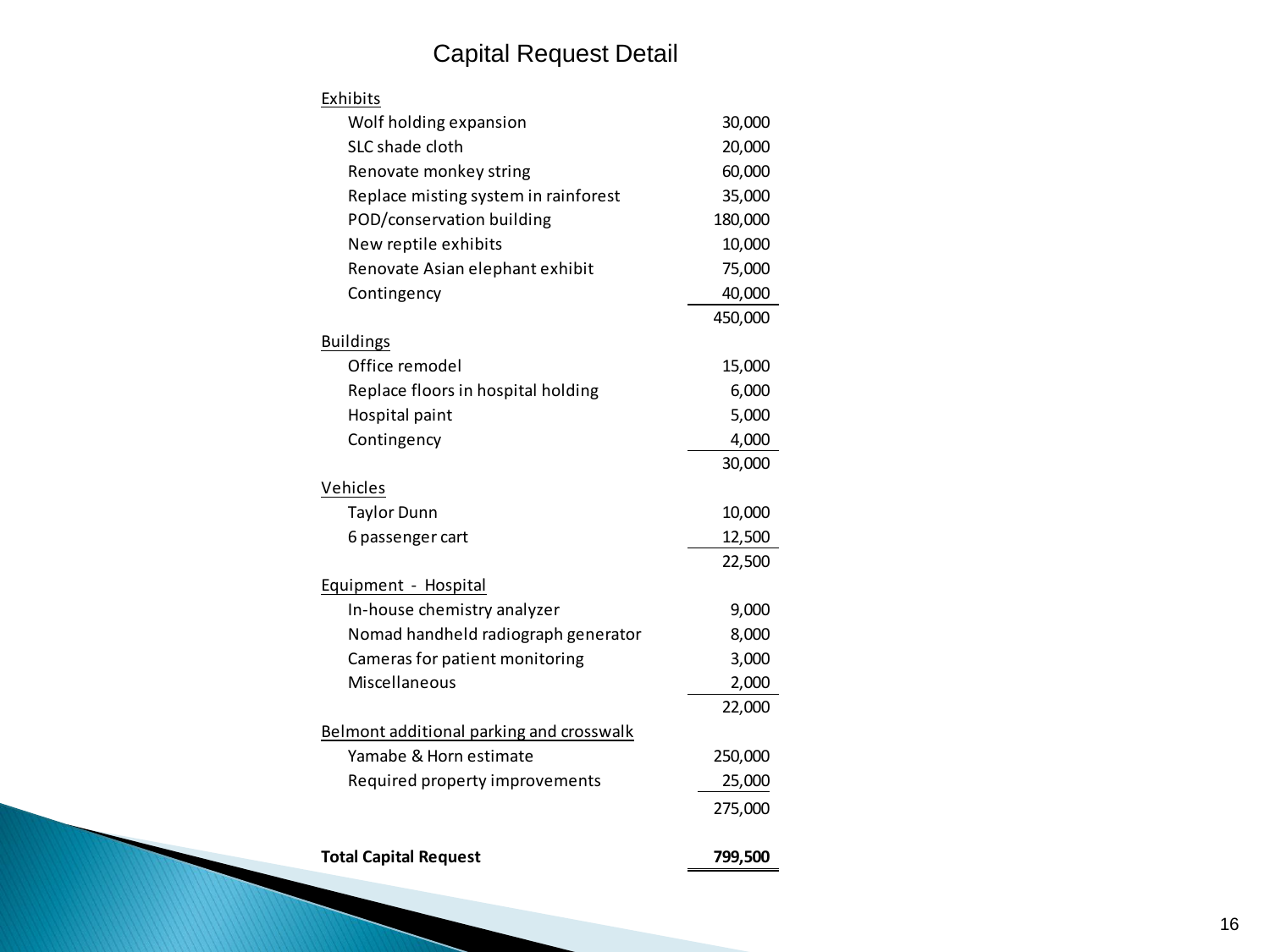#### 2017 Measure Z Request

#### 2017Measure Z Operating Support Request: (2016 request was \$4,250,120)

| Personnel Expenses:<br>٠            |               |
|-------------------------------------|---------------|
| Animal                              | \$3,329,896   |
| <b>Veterinary Services</b>          | 403,330<br>\$ |
| <b>Operating Expenses:</b>          |               |
| <b>Animal Food</b>                  | 400,000       |
| <b>Utilities</b>                    | 388,654<br>\$ |
| ٠                                   |               |
| <b>Bank Fees</b>                    | 120           |
| <b>Total 2017 Operating Request</b> | \$4,522,000   |

Projected 2017 Measure Z Funding (excluding interest):

**Contractor** 

|                                | 2017 FCZ                 |
|--------------------------------|--------------------------|
|                                | <b>Projected Revenue</b> |
| Capital                        | \$9,032,691              |
| Operating                      | \$4,516,278              |
| Administration                 | 276,510                  |
| <b>2016 Projected Proceeds</b> | \$13,825,479             |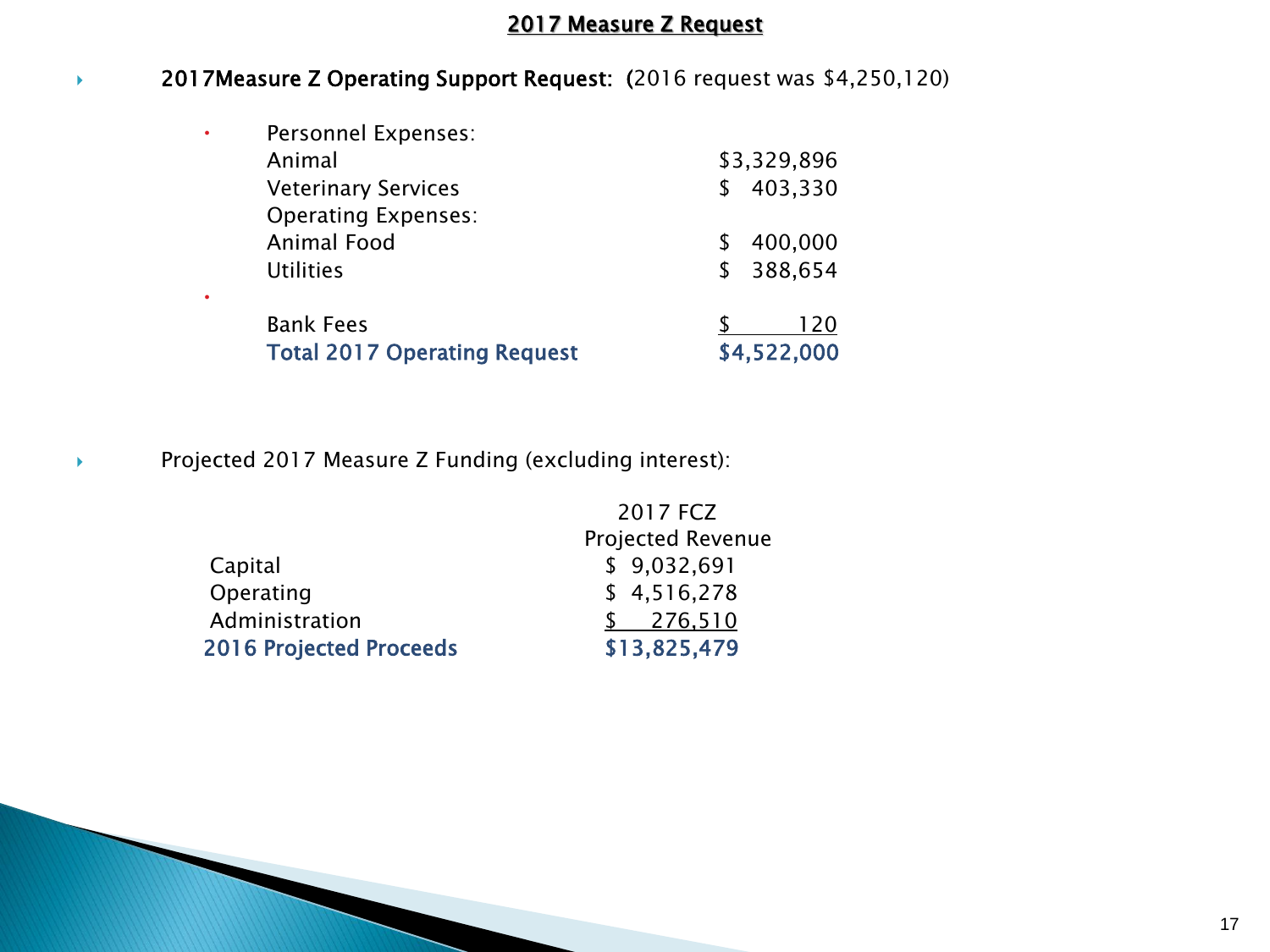# Measure Z continued

• 2017 Measure Z Operating Support Request:

| 2017 request:        | \$4,522,000 |
|----------------------|-------------|
| 2016 request:        | \$4,250,120 |
| Increase/(Decrease): | \$271,880   |

Percent of 2017 operating budget: 31% Percent of 2016 operating budget: 33%

- 2016 Projected Measure Z Operating: Projected receipts to be collected - \$4,427,326 Projected total claims - \$4,150,000 Projected funds available – \$277,326
- 2015 Measure Z Operating recap: Receipts collected - \$4,311,700 Total claims - \$4,383,385 2015 funds available – (\$73,685)
- Measure Z operating fund surplus of approximately \$6.1 million as of 9/30/2016.

All figures based on Zoo's fiscal year (January – December).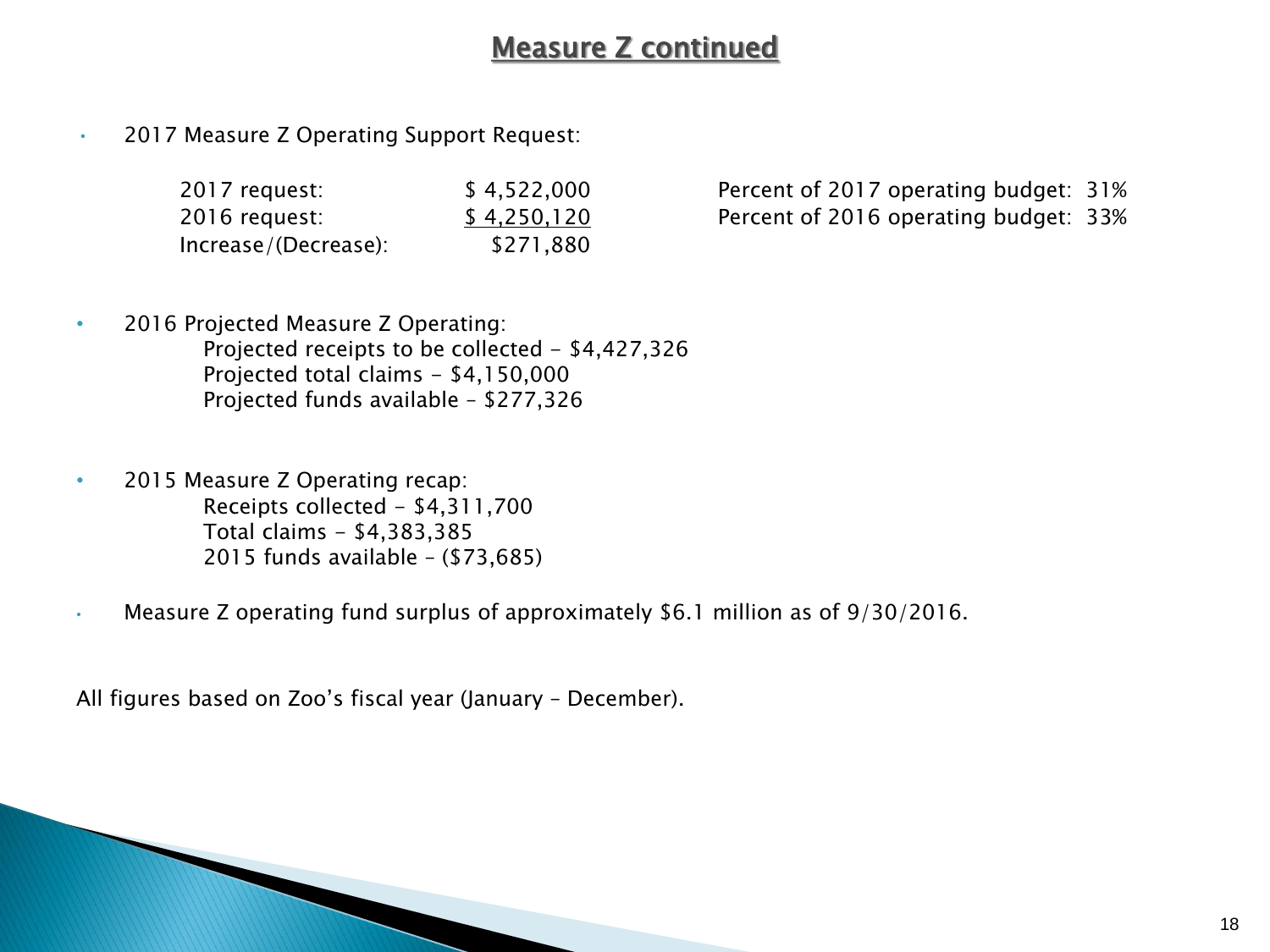# Measure Z Revenue Summary of Tax Proceeds

|              | 2007-2008<br>Actual | 2008-2009<br>Actual | 2009-2010<br>Actual | 2010-2011<br>Actual | 2011-2012<br>Actual | 2012-2013<br>Actual                                                                                                                                                                                                                                                                                             | 2013-2014<br>Actual | 2014-2015<br>Actual | 2015-2016<br>Actual | 2015-2016<br>Actual |
|--------------|---------------------|---------------------|---------------------|---------------------|---------------------|-----------------------------------------------------------------------------------------------------------------------------------------------------------------------------------------------------------------------------------------------------------------------------------------------------------------|---------------------|---------------------|---------------------|---------------------|
| July         | \$819,900           | \$813,500           | \$671,700           | \$659,300           | \$719,800           | \$826,000                                                                                                                                                                                                                                                                                                       | \$903,500           | \$864,900           | \$900,800           | \$952,000           |
| August       | 1,093,200           | 1,084,700           | 885,300             | 857,600             | 921,200             | 1,033,100                                                                                                                                                                                                                                                                                                       | \$1,106,000         | \$1,149,600         | \$1,201,100         | \$1,269,300         |
| September    | 1,060,279           | 930,087             | 810,940             | 895,691             | 1,057,603           | 1,028,369                                                                                                                                                                                                                                                                                                       | \$1,097,605         | \$1,199,226         | \$1,408,037         | \$1,181,071         |
| October      | 853,500             | 792,200             | 678,000             | 677,000             | 694,100             | 850,500                                                                                                                                                                                                                                                                                                         | \$857,400           | \$879,100           | \$911,400           |                     |
| November     | 1,138,000           | 1,056,300           | 743,300             | 879,500             | 878,500             | 1,056,800                                                                                                                                                                                                                                                                                                       | \$1,143,200         | \$1,172,100         | \$1,215,200         |                     |
| December     | 827,112             | 872,815             | 971,061             | 932,350             | 1,240,028           | 1,083,021                                                                                                                                                                                                                                                                                                       | \$1,076,977         | \$1,147,219         | \$1,306,493         |                     |
| January      | 831,200             | 766,900             | 719,900             | 710,700             | 770,100             | 799,900                                                                                                                                                                                                                                                                                                         | \$836,700           | \$884,100           | \$915,800           |                     |
| February     | 1,108,200           | 841,000             | 944,000             | 919,900             | 978,600             | 1,086,700                                                                                                                                                                                                                                                                                                       | \$1,101,200         | \$1,178,800         | \$1,221,000         |                     |
| March        | 762,907             | 959,801             | 628,563             | 821,858             | 1,006,649           | 1,021,734                                                                                                                                                                                                                                                                                                       | \$1,113,584         | \$1,087,121         | \$1,226,517         |                     |
| April        | 699,000             | 652,000             | 594,300             | 618,400             | 716,100             | 846,500                                                                                                                                                                                                                                                                                                         | \$788,000           | \$804,100           | \$819,500           |                     |
| May          | 932,000             | 860,800             | 847,200             | 876,500             | 897,100             | 1,493,700                                                                                                                                                                                                                                                                                                       | \$1,050,600         | \$1,072,100         | \$1,092,700         |                     |
| June         | 1,026,580           | 730,781             | 821,511             | 963,040             | 1,191,689           | 1,015,391                                                                                                                                                                                                                                                                                                       | \$1,139,360         | \$1,231,366         | \$1,374,748         |                     |
| <b>Total</b> | \$11,151,879        | \$10,360,883        | \$9,315,775         | \$9,811,839         | \$11,071,469        | \$12,141,715                                                                                                                                                                                                                                                                                                    | \$12,214,126        | \$12,669,732        | \$13,593,295        | \$3,402,371         |
|              |                     |                     |                     |                     |                     | $\pm$ $\sqrt{1}$ $\pm$ $\sqrt{1}$ $\sqrt{1}$ $\pm$ $\sqrt{1}$ $\sqrt{1}$ $\sqrt{1}$ $\sqrt{1}$ $\sqrt{1}$ $\sqrt{1}$ $\sqrt{1}$ $\sqrt{1}$ $\sqrt{1}$ $\sqrt{1}$ $\sqrt{1}$ $\sqrt{1}$ $\sqrt{1}$ $\sqrt{1}$ $\sqrt{1}$ $\sqrt{1}$ $\sqrt{1}$ $\sqrt{1}$ $\sqrt{1}$ $\sqrt{1}$ $\sqrt{1}$ $\sqrt{1}$ $\sqrt{1}$ |                     |                     |                     |                     |

 **Total received from inception \$129,062,060**